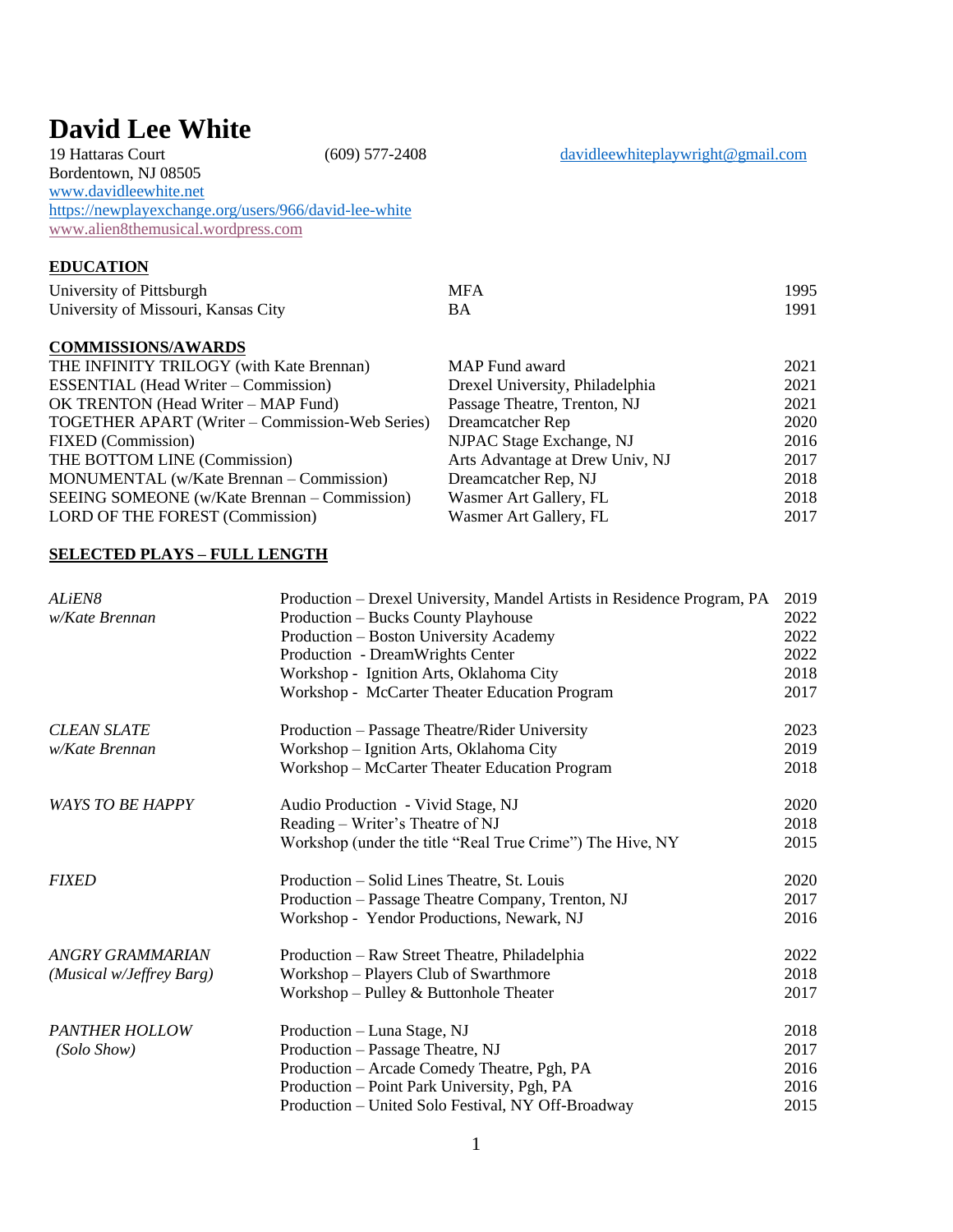| <b>BLOOD: A COMEDY</b>                                                                                  | Production – Passage Theatre<br>Production - Vivid Stage<br>Reading - Ensemble Studio Theatre<br>Reading – Best Medicine Theatre    | 2009<br>2011<br>2008<br>2019 |
|---------------------------------------------------------------------------------------------------------|-------------------------------------------------------------------------------------------------------------------------------------|------------------------------|
| IF I COULD, IN MY HOOD<br>I WOULD                                                                       | Production – Passage Theatre<br>Production - South Carolina Children's Theatre<br>Production - Yendor Productions                   | 2005<br>2008-10<br>2019      |
| <b>SLIPPERY AS SIN</b>                                                                                  | Production – Passage Theatre                                                                                                        | 2012                         |
| <b>TRENTON LIGHTS</b>                                                                                   | Production – Passage Theatre                                                                                                        | 2010                         |
| ROCKET SEX MAGIC                                                                                        | Reading – Bristol-Riverside Theatre, PA<br>Reading (Excerpts) - Juniper Productions, PA<br>Reading - Writer's Theatre of New Jersey | 2022<br>2019<br>2018         |
| THE FESTIAL QUARTET                                                                                     | Reading - Writers Theatre of New Jersey<br>Reading - Bristol-Riverside Theatre, PA                                                  | 2016<br>2015                 |
| <b>ILLUMINATE</b><br>(w/Kate Brennan)                                                                   | Workshop – Ignition Arts, OK                                                                                                        | 2020                         |
| <b>SELECTED PLAYS - SHORT / ONE ACTS</b>                                                                |                                                                                                                                     |                              |
| <b>WHITE BABY</b>                                                                                       | Production - Passage Theatre Company, NJ                                                                                            | 2007                         |
|                                                                                                         | Production – Emerging Artists Theatre, NY                                                                                           | 2009                         |
|                                                                                                         | Production - Combustible Radio Theatre, PA                                                                                          | 2010                         |
|                                                                                                         | Reading – Buzzworks Theater, LA                                                                                                     | 2013                         |
| <b>DREAM TIM</b>                                                                                        | Production - Passage Theatre Company, NJ                                                                                            | 2008                         |
|                                                                                                         | Production - Mind the Gap Theatre, NY                                                                                               | 2015                         |
|                                                                                                         | Reading - Buzzworks Theater, LA                                                                                                     | 2013                         |
| <b>BACK FIRE</b>                                                                                        | Production - Passage Theatre Company, NJ                                                                                            | 2008                         |
|                                                                                                         | Reading - Philadelphia Theatre Company, PA                                                                                          | 2012                         |
|                                                                                                         | Production - Stray Kats Theatre Company, CT                                                                                         | 2017                         |
|                                                                                                         | Reading - Buzzworks Theater, LA                                                                                                     | 2013                         |
| <b>THE ASK</b>                                                                                          | Production – Passage Theatre Company                                                                                                | 2010                         |
|                                                                                                         | Production - Great River Shakespeare Callithump gala                                                                                | 2012                         |
|                                                                                                         | Production – University of Iowa                                                                                                     | 2018                         |
| <b>EIGHT MINUTES</b>                                                                                    | Production – Dominican University, IL                                                                                               | 2020                         |
|                                                                                                         | Production – Oracle Performing Arts, CA                                                                                             | 2018                         |
|                                                                                                         | Production - Tortilla Entertainment Co, Bangalore, India                                                                            | 2017                         |
| <b>TEACHING EXPERIENCE</b>                                                                              |                                                                                                                                     |                              |
| <b>Dramatic Analysis</b>                                                                                | <b>Drexel University</b>                                                                                                            | 2015-21                      |
| $\mathbf{Th}_{\text{non-time}}$ $\mathbf{H}_{\text{non-time}}$ $\mathbf{I}$ $\mathbf{0}$ . $\mathbf{H}$ | $D_{\text{max}}$ <sup>1</sup> $L_{\text{max}}$                                                                                      | 2016.22                      |

| DI alliaux 7 mai y 515 | <b>DIVALI UMITUATU</b>  | $2013 - 21$ |
|------------------------|-------------------------|-------------|
| Theatre History I & II | Drexel University       | 2016-22     |
| Theatre Experience     | Drexel University       | 2015-22     |
| Advanced Improvisation | Drexel University       | 2015-22     |
| Acting I               | <b>Rider University</b> | 2016-18     |